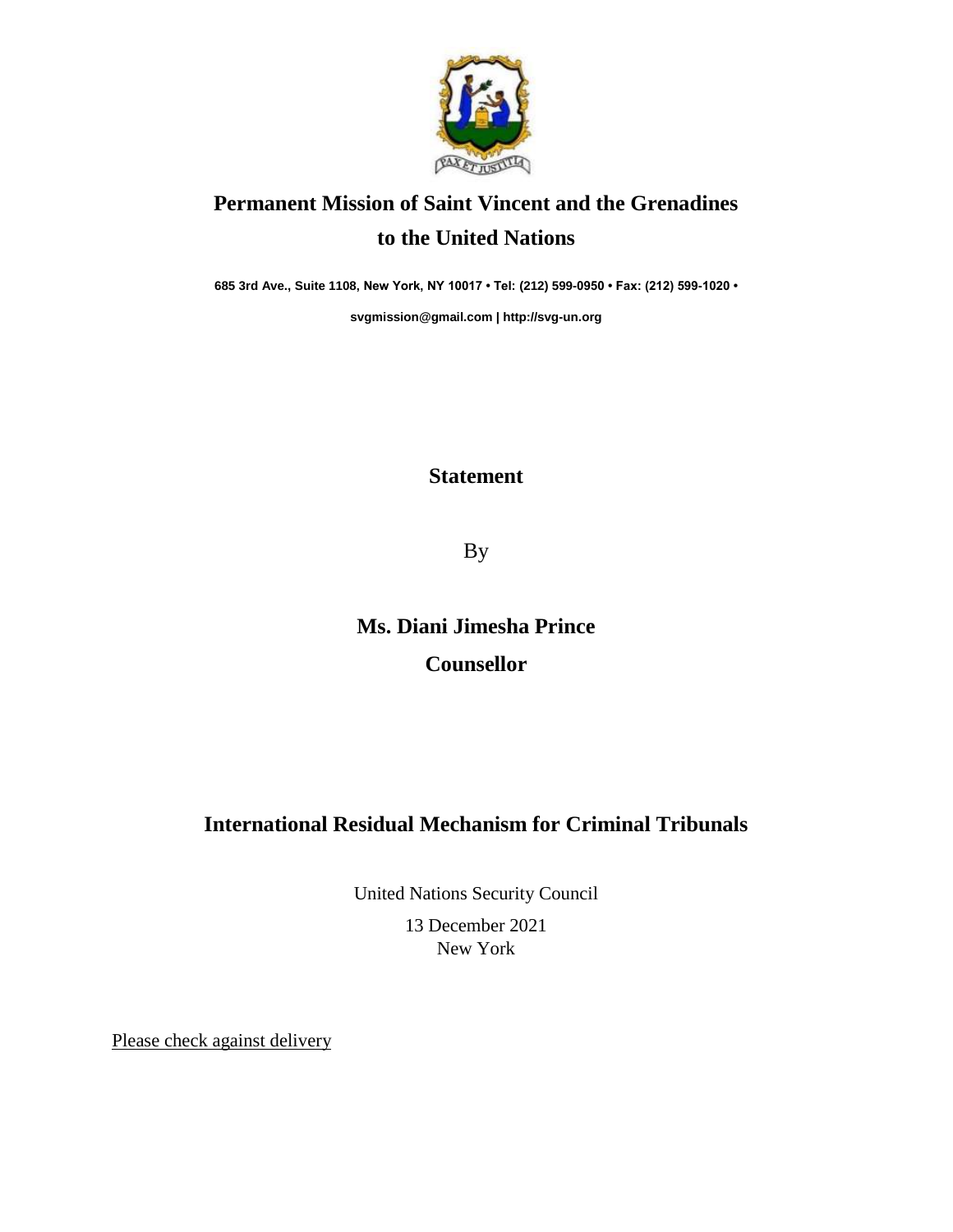Thank you, Mr. President and I would also like to thank Judge Agius and Prosecutor Brammertz for their comprehensive briefings.

Saint Vincent and the Grenadines reaffirms its unwavering support for the International Residual Mechanism for Criminal Tribunals which remains an essential pillar of the international criminal justice system. The Mechanism serves a critical role in the fight against impunity for mass atrocity crimes and continues to contribute significantly to national reconciliation. Further, its effective and efficient work in other practical aspects such as witness support and protection, the monitoring of cases referred to national jurisdictions, the preservation of archives and the provision of multifaceted assistance to Member States cannot be overstated.

We are pleased to note that the Mechanism was able to deliver three judgments in June, keeping its caseload on track. This is indeed a notable accomplishment, and it certainly speaks to the tireless efforts and dedication of the staff and Judges of the Mechanism, despite the challenges resulting from the ongoing global pandemic**.** We applaud the Mechanism's commitment to operational continuity while still ensuring the health and safety of staff, witnesses and persons in detention.

We also commend the Mechanism's commitment to meeting the Secretary-General's gender parity goals among staff. This is necessary to create and ensure a more diverse and inclusive environment. We are however dismayed that the number of women judges now stands at only seven out of twenty-five. It is our hope that Member States will keep the current composition of the roster in mind when nominating future candidates.

The Security Council's vision of *"a small, temporary and efficient structure, whose functions and size will diminish over time"* cannot be achieved without international cooperation. In the absence of support and timely assistance from Member States, the search for missing persons, *whose families still do not know their fate*, and the tracking and apprehension of fugitives will be severely impeded. Further, the enforcement of judgments will not be guaranteed, and above all victims will be denied justice. Political will is much needed as non-cooperation undermines the administration of justice and the rule of law.